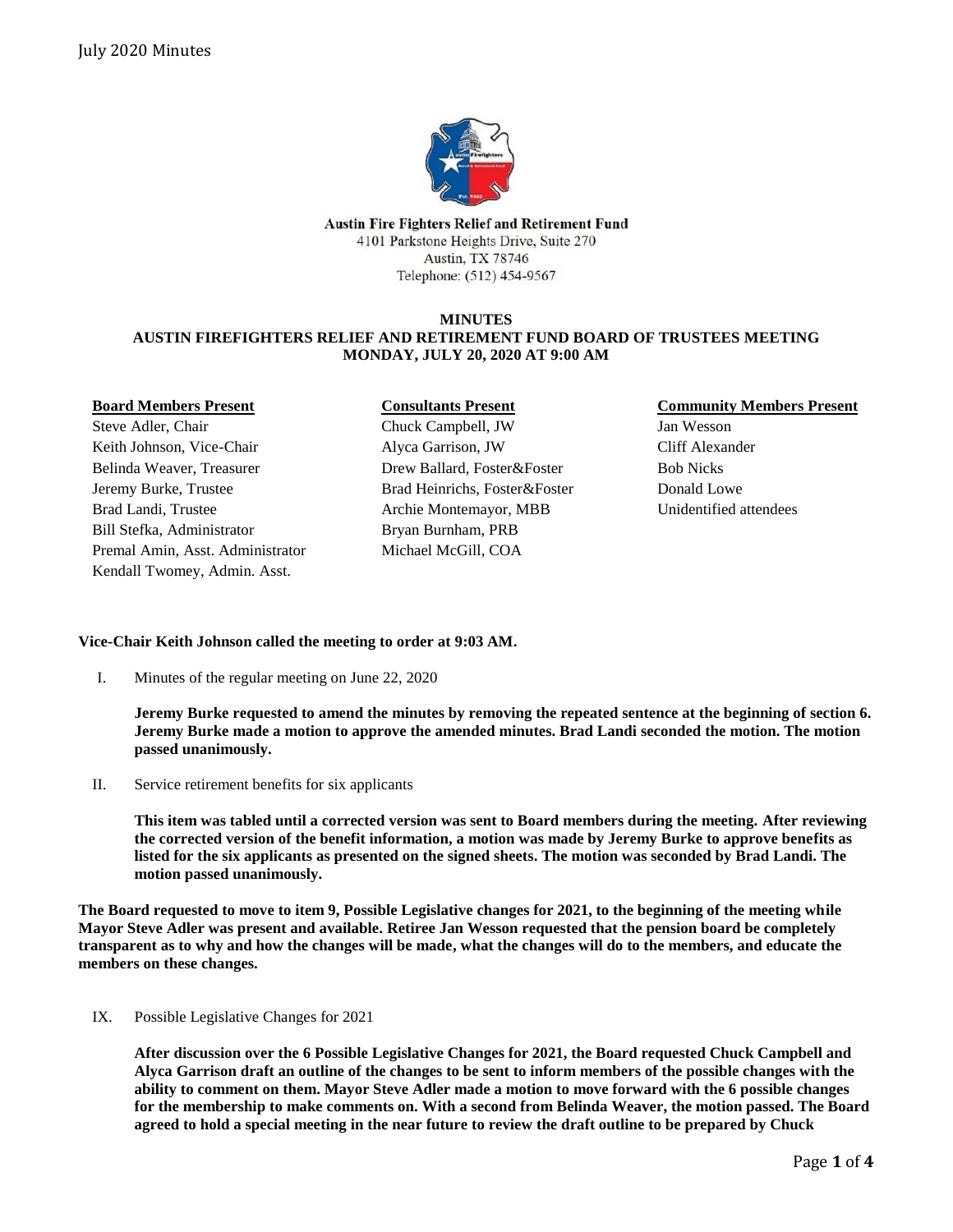#### **Campbell and Alyca Garrison.**

Engage Services of a Governmental Affairs consultant X.

> **Bob Nicks discussed his readiness to move forward with interviewing potential governmental affairs consultants. After discussion, the Board recommended Jeremy Burke and Keith Johnson serve on the committee to interview governmental affairs consultant candidates. No motion was necessary.**

- Open Meetings Act Clarification and Inquiry XI.
- **Employee Compensation** XII.

**At 11:46 am, the board entered closed session for the Open Meetings Act Clarification and Inquiry and Employee Compensation. Closed session concluded at 1:17 pm. No action was taken by the Board during closed session. Now back in open session, Jeremy Burke made a motion to hire a consultant to review employee compensation. Brad Landi seconded the motion. The motion passed.**

2019 Audit Report III.

> **Archie Montemayor, the Fund's representative from Montemayor Britton Bender, presented the 2019 Audit. Mr. Montemayor mentioned that the Fund increased net assets by 120 million. Mr. Montemayor noted that the financial statements were in order resulting in a clean opinion on the report. Mr. Montemayor had one item to review with the Actuary before finalizing the report for final board approval. The Board agreed to table this item until the next board meeting. No motion necessary.**

PRB Funding Policy Response by Pension Board IV.

> **After discussing the PRB Funding Policy Response that requested further information regarding how the Board believes its funding policy would achieve a 100% funding. After discussion, the Board requested Chuck Campbell and Brad Heinrichs draft a response letter for review. No motion was necessary.**

Second Reading of Medical Board Charter V.

> **After review, Jeremy Burke made a motion to approve the second reading of the Medical Board Charter. With a second from Belinda Weaver, the motion passed.**

Third Reading of Operating Procedures for Investing VI.

> **Jeremy Burke made a motion to approve the third reading of Operating Procedures for Investing. Belinda Weaver seconded the motion. The motion passed.**

Public Fund Collateralization Act VII.

> **Alyca Garrison presented the Collateralization Act to the Board and how the legal requirements apply to the Fund and what requirements are necessary to comply. Jeremy Burke made a motion to move forward with collateralization guarantees for all accounts at Pioneer Bank. With a second from Belinda Weaver, the motion passed.**

Securities Litigation Policy VIII.

> **Chuck Campbell presented factors the Fund should consider when seeking lead plaintiff status in a securities class action lawsuit. After discussion, the Board requested Chuck Campbell gather more information from our Security Litigation firms, as to time and expense involved, for the Board to review at a later meeting. No motion was necessary.**

XIII. Negative Economic Impact Plan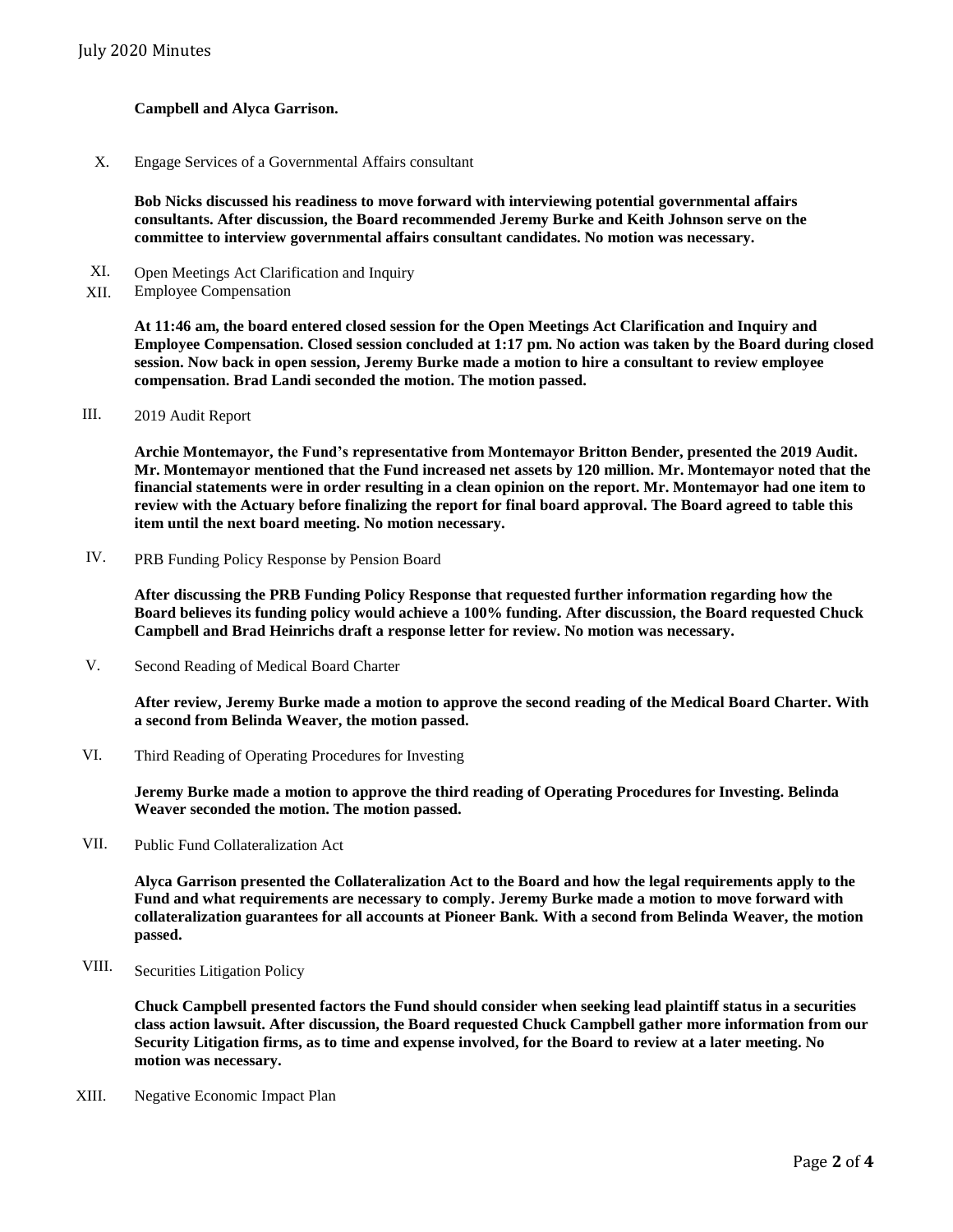**Due to time constraints, the Board chose to table agenda item 13 Negative Economic Impact Plan.**

XIV. Financial statements, transaction, and fund expense reports

**Premal Amin presented the June 2020 financial statements, transaction, and fund expense reports. No motion was necessary.**

XV. Roadmap

**Premal Amin presented the Roadmap to the Board which includes current and future topics and projects. As discussed earlier in the meeting, the Board requested a special meeting be called with Mayor Steve Adler to review the possible legislative changes for 2021 after Chuck Campbell and Alyca Garrison have created their draft proposals.**

XVI. Call for future items

**Future agenda items for discussion will be the 2019 Fund Audit Report, Meketa's quarter 2 presentation, possible legislative changes, Securities Litigation Policy, the third reading of the Medical Board Charter, and the PRB Funding Policy Response.**

**Motion to adjourn was made by Jeremy Burke. With a second from Belinda Weaver, the meeting adjourned at 3:08 pm.** 

# **Board Members** Mayor Steve Adler, Chair Keith Johnson, Vice-Chair

Belinda Weaver, Treasurer Jeremy Burke, Trustee Brad Landi, Trustee